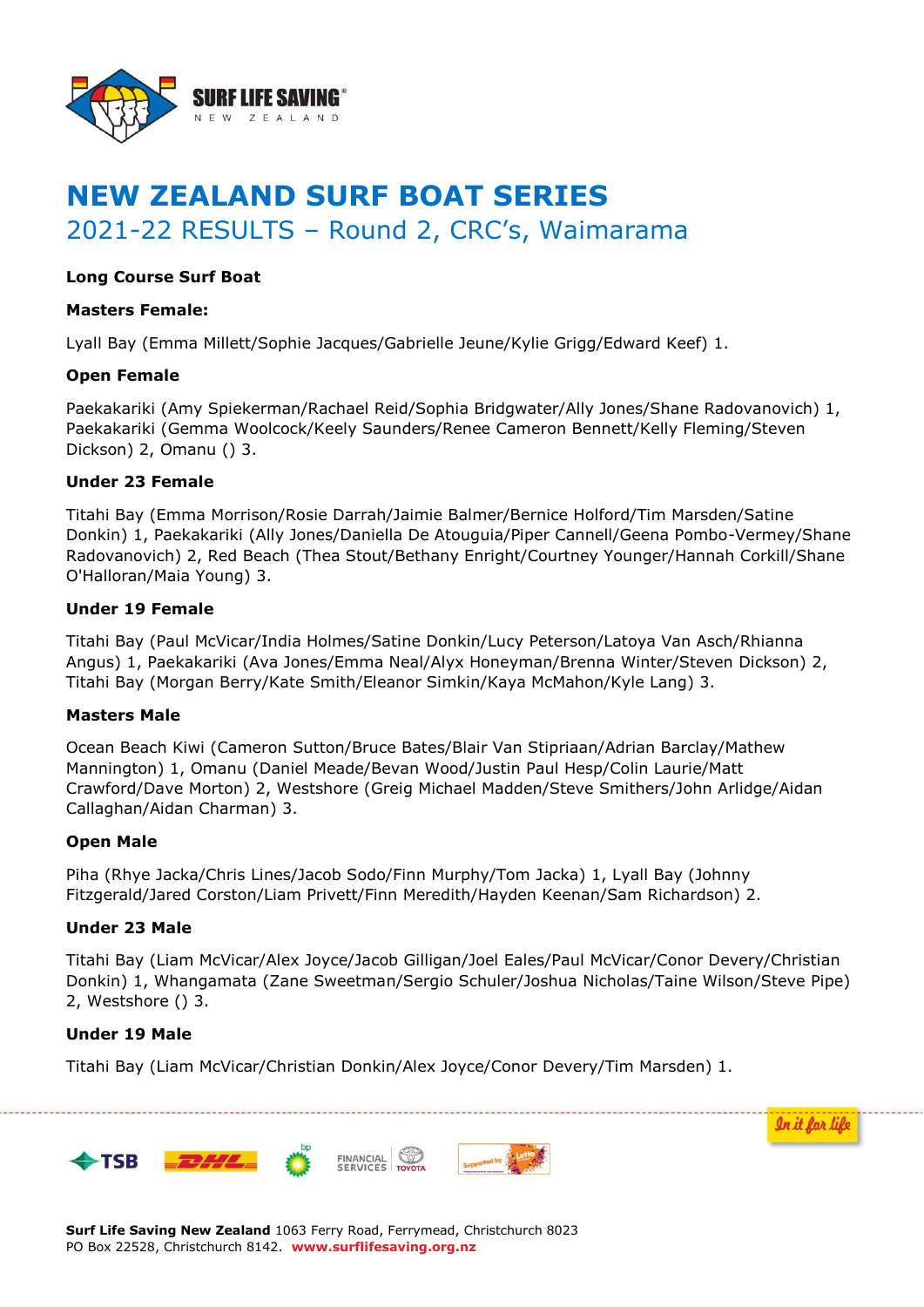# **NEW ZEALAND SURF BOAT SERIES**

2021-22 POINTS – Round 1, Capital Coast Classic – Lyall Bay

| <b>OPEN</b><br><b>MALE</b>    | o Waimairi GB's                        | opusə J keallev¶                | Piha Priapists             |                          |                         |              |             |              |             |             |              |             |           |
|-------------------------------|----------------------------------------|---------------------------------|----------------------------|--------------------------|-------------------------|--------------|-------------|--------------|-------------|-------------|--------------|-------------|-----------|
| C.C. Classic                  |                                        |                                 |                            |                          |                         |              |             |              |             |             |              |             |           |
| <b>CRCs</b>                   |                                        | $\overline{18}$                 | $\overline{20}$            |                          |                         |              |             |              |             |             |              |             |           |
| <b>ERCs</b>                   |                                        |                                 |                            |                          |                         |              |             |              |             |             |              |             |           |
| NI Surf Boats                 |                                        |                                 |                            |                          |                         |              |             |              |             |             |              |             |           |
| <b>Overall Points</b>         | $\overline{20}$                        | 36                              | $\overline{20}$            | $\mathbf 0$              | $\mathbf 0$             | $\mathbf 0$  | $\mathbf 0$ | $\mathbf{0}$ | $\mathbf 0$ | $\mathbf 0$ | $\mathbf 0$  | $\mathbf 0$ | $\pmb{0}$ |
| <b>Placing</b>                |                                        |                                 |                            |                          |                         |              |             |              |             |             |              |             |           |
| <b>U23</b><br><b>MALE</b>     | bol<br>Mhangamata<br>motorboaters      | $\frac{1}{\infty}$ New Brighton | . Titahi Bay U23<br>Men    | Paekakariki<br>Show Time | Westshore Pick<br>N Mix |              |             |              |             |             |              |             |           |
| C.C. Classic                  |                                        |                                 | 16                         | $\overline{14}$          |                         |              |             |              |             |             |              |             |           |
| <b>CRCs</b>                   | 18                                     |                                 | 20                         |                          | 16                      |              |             |              |             |             |              |             |           |
| ERCs                          |                                        |                                 |                            |                          |                         |              |             |              |             |             |              |             |           |
| NI Surf Boats                 |                                        |                                 |                            |                          |                         |              |             |              |             |             |              |             |           |
| <b>Overall Points</b>         | $\overline{38}$                        | 18                              | $\overline{36}$            | 14                       | 16                      | $\mathbf{0}$ | $\mathbf 0$ | $\mathbf{0}$ | $\mathbf 0$ | $\mathbf 0$ | $\mathbf 0$  | $\mathbf 0$ | $\pmb{0}$ |
| Placing                       |                                        |                                 |                            |                          |                         |              |             |              |             |             |              |             |           |
| <b>U19</b><br><b>MALE</b>     | , <mark>Titahi Bay U19</mark><br>A Men |                                 |                            |                          |                         |              |             |              |             |             |              |             |           |
| C.C. Classic                  | $\overline{20}$                        |                                 |                            |                          |                         |              |             |              |             |             |              |             |           |
| <b>CRCs</b>                   | 20                                     |                                 |                            |                          |                         |              |             |              |             |             |              |             |           |
| <b>ERCs</b>                   |                                        |                                 |                            |                          |                         |              |             |              |             |             |              |             |           |
| NI Surf Boats                 |                                        |                                 |                            |                          |                         |              |             |              |             |             |              |             |           |
| <b>Overall Points</b>         | 20                                     | $\pmb{0}$                       | $\pmb{0}$                  | $\pmb{0}$                | $\pmb{0}$               | $\mathbf 0$  | $\pmb{0}$   | $\mathbf 0$  | $\mathbf 0$ | $\pmb{0}$   | $\mathbf 0$  | $\mathbf 0$ | $\pmb{0}$ |
| <b>Placing</b>                |                                        |                                 |                            |                          |                         |              |             |              |             |             |              |             |           |
| <b>Masters</b><br><b>MALE</b> | Kiwi<br>Ocean Beach                    | Omanu                           | Westshore - Napier<br>Port |                          |                         |              |             |              |             |             |              |             |           |
| C.C. Classic                  | $\overline{20}$                        |                                 |                            |                          |                         |              |             |              |             |             |              |             |           |
| <b>CRCs</b>                   | 20                                     | $\overline{18}$                 | 16                         |                          |                         |              |             |              |             |             |              |             |           |
| ERCs                          |                                        |                                 |                            |                          |                         |              |             |              |             |             |              |             |           |
| NI Surf Boats                 |                                        |                                 |                            |                          |                         |              |             |              |             |             |              |             |           |
| <b>Overall Points</b>         | 20                                     | $\mathbf 0$                     | $\pmb{0}$                  | $\mathbf 0$              | $\mathbf 0$             | $\mathbf{0}$ | $\pmb{0}$   | $\mathbf 0$  | $\mathbf 0$ | $\pmb{0}$   | $\mathbf{0}$ | $\mathbf 0$ | 0         |
| Placing                       |                                        |                                 |                            |                          |                         |              |             |              |             |             |              |             |           |